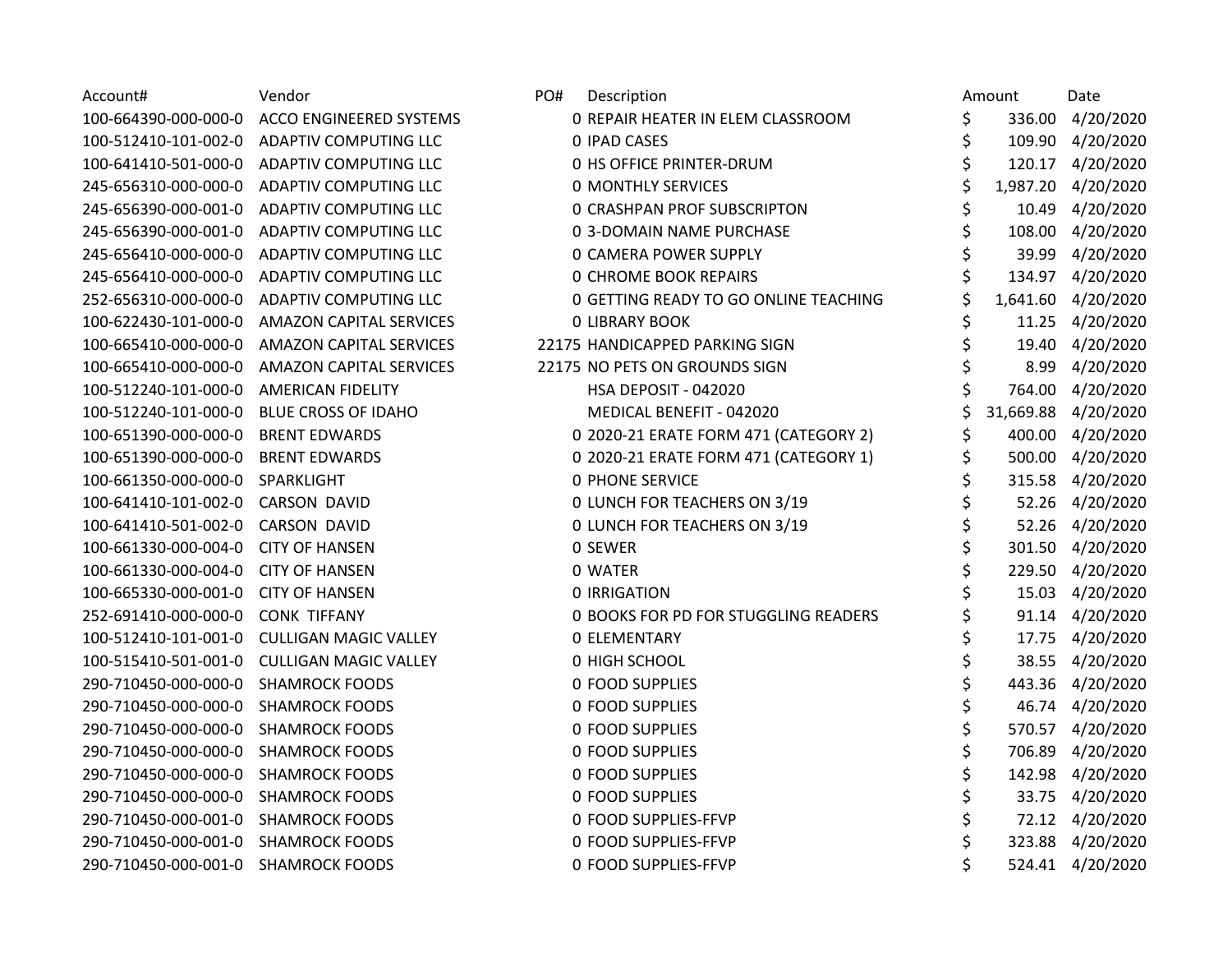| 100-661410-000-000-0 | <b>GEM STATE PAPER</b>              | <b>0 CLEANING SUPPLIES</b>                | \$ |           | 385.65 4/20/2020    |
|----------------------|-------------------------------------|-------------------------------------------|----|-----------|---------------------|
| 100-661410-000-000-0 | <b>GEM STATE PAPER</b>              | <b>0 CLEANING SUPPLIES</b>                | \$ |           | 346.58 4/20/2020    |
| 100-661410-000-000-0 | <b>GEM STATE PAPER</b>              | <b>0 CLEANING SUPPLIES</b>                | \$ |           | 55.21 4/20/2020     |
| 100-656390-000-000-0 | <b>GREAT AMERICA FINANCIAL SERV</b> | 0 JR/SR HIGH COPIER AGREEMENT             | \$ |           | 121.00 4/20/2020    |
| 100-512220-101-000-0 | <b>HANSEN SCHOOL DISTRICT #415</b>  | EMPLOYER SHARE FICA/MC - 042020           | \$ | 11,452.68 | 4/20/2020           |
| 100-512210-101-000-0 | <b>HANSEN SCHOOL DISTRICT #415</b>  | <b>EMPLOYER SHARE RETIREMENT - 042020</b> | Ś  |           | 17,763.66 4/20/2020 |
| 100-512110-101-000-0 | <b>HANSEN SCHOOL DISTRICT #415</b>  | ELEMENTARY TEACHER - 042020               | \$ |           | 38,360.29 4/20/2020 |
| 100-512110-101-001-0 | <b>HANSEN SCHOOL DISTRICT #415</b>  | ELEMENTARY-ELL CERTIFIED - 042020         | \$ |           | 259.58 4/20/2020    |
| 100-512115-101-001-0 | <b>HANSEN SCHOOL DISTRICT #415</b>  | ELEMENTARY PARA - 042020                  | \$ |           | 512.80 4/20/2020    |
| 100-512165-101-000-0 | <b>HANSEN SCHOOL DISTRICT #415</b>  | SUB TEACHER-ELEMENTARY - 042020           | \$ | 152.00    | 4/20/2020           |
| 100-512165-101-000-0 | HANSEN SCHOOL DISTRICT #415         | SUB PARA-ELEMENTARY - 042020              | \$ | 76.00     | 4/20/2020           |
| 100-515110-501-000-0 | <b>HANSEN SCHOOL DISTRICT #415</b>  | SECONDARY TEACHER - 042020                | \$ | 27,136.38 | 4/20/2020           |
| 100-515110-501-001-0 | HANSEN SCHOOL DISTRICT #415         | SECONDARY-ELL CERTIFIED - 042020          | \$ |           | 259.58 4/20/2020    |
| 100-515165-501-000-0 | <b>HANSEN SCHOOL DISTRICT #415</b>  | SUB TEACHER-SECONDARY - 042020            | \$ | 114.00    | 4/20/2020           |
| 100-515165-501-000-0 | <b>HANSEN SCHOOL DISTRICT #415</b>  | SUB PARA-SECONDARY - 042020               | \$ |           | 152.00 4/20/2020    |
| 100-519110-501-000-0 | <b>HANSEN SCHOOL DISTRICT #415</b>  | SECONDARY-VOCATIONAL EDU - 042020         | \$ |           | 3,291.66 4/20/2020  |
| 100-521110-101-000-0 | <b>HANSEN SCHOOL DISTRICT #415</b>  | SPECIAL ED CERTIFIED-ELE - 042020         | \$ |           | 3,776.00 4/20/2020  |
| 100-521115-101-000-0 | <b>HANSEN SCHOOL DISTRICT #415</b>  | SPECIAL ED CLASSIFIED-EL - 042020         | \$ |           | 353.85 4/20/2020    |
| 100-521115-501-000-0 | <b>HANSEN SCHOOL DISTRICT #415</b>  | SPECIAL ED CLASSIFIED-SE - 042020         | \$ | 957.53    | 4/20/2020           |
| 100-521165-501-000-0 | <b>HANSEN SCHOOL DISTRICT #415</b>  | SPECIAL ED SUBSTITUTE - 042020            | \$ | 1,064.00  | 4/20/2020           |
| 100-522110-101-000-0 | HANSEN SCHOOL DISTRICT #415         | SPECIAL ED PRESCHOOL-TEA - 042020         | \$ |           | 3,942.66 4/20/2020  |
| 100-522115-101-000-0 | <b>HANSEN SCHOOL DISTRICT #415</b>  | SPECIAL ED PRESCHOOL-PAR - 042020         | \$ |           | 218.50 4/20/2020    |
| 100-531115-501-000-0 | <b>HANSEN SCHOOL DISTRICT #415</b>  | ACTIVITY-COACH - 042020                   | \$ |           | 320.83 4/20/2020    |
| 100-531115-501-000-0 | <b>HANSEN SCHOOL DISTRICT #415</b>  | <b>ACTIVITY-ATHLETIC DIRECT - 042020</b>  | \$ | 417.08    | 4/20/2020           |
| 100-611110-101-000-0 | HANSEN SCHOOL DISTRICT #415         | GUIDANCE-ELEM - 042020                    | \$ | 696.78    | 4/20/2020           |
| 100-611110-501-000-0 | <b>HANSEN SCHOOL DISTRICT #415</b>  | <b>GUIDANCE EXTENDED DAYS - 042020</b>    | \$ | 278.65    | 4/20/2020           |
| 100-611110-501-000-0 | HANSEN SCHOOL DISTRICT #415         | GUIDANCE-SEC - 042020                     | \$ | 2,622.92  | 4/20/2020           |
| 100-616110-101-000-0 | <b>HANSEN SCHOOL DISTRICT #415</b>  | SPED SUPPORT DIRECTOR-EL - 042020         | \$ |           | 333.33 4/20/2020    |
| 100-616110-501-000-0 | HANSEN SCHOOL DISTRICT #415         | SPED SUPORT-BIP DIRECTOR - 042020         | \$ |           | 333.33 4/20/2020    |
| 100-616110-501-000-0 | <b>HANSEN SCHOOL DISTRICT #415</b>  | SPED SUPPORT DIRECTOR-SE - 042020         | \$ |           | 333.33 4/20/2020    |
| 100-632110-000-000-0 | HANSEN SCHOOL DISTRICT #415         | DISTRICT ADMINISTRAT - 042020             | \$ |           | 7,425.00 4/20/2020  |
| 100-641110-101-000-0 | HANSEN SCHOOL DISTRICT #415         | ADMINISTRATION-ELEMENTAR - 042020         | \$ | 4,853.99  | 4/20/2020           |
| 100-641110-501-000-0 | <b>HANSEN SCHOOL DISTRICT #415</b>  | ADMINISTRATION-SECONDARY - 042020         | \$ | 5,215.94  | 4/20/2020           |
| 100-641115-101-000-0 | <b>HANSEN SCHOOL DISTRICT #415</b>  | ADMIN ASSISTANT-ELEMENTA - 042020         | \$ | 964.93    | 4/20/2020           |
| 100-641115-501-000-0 | HANSEN SCHOOL DISTRICT #415         | ADMIN ASSISTANT-SEC - 042020              | \$ |           | 1,428.00 4/20/2020  |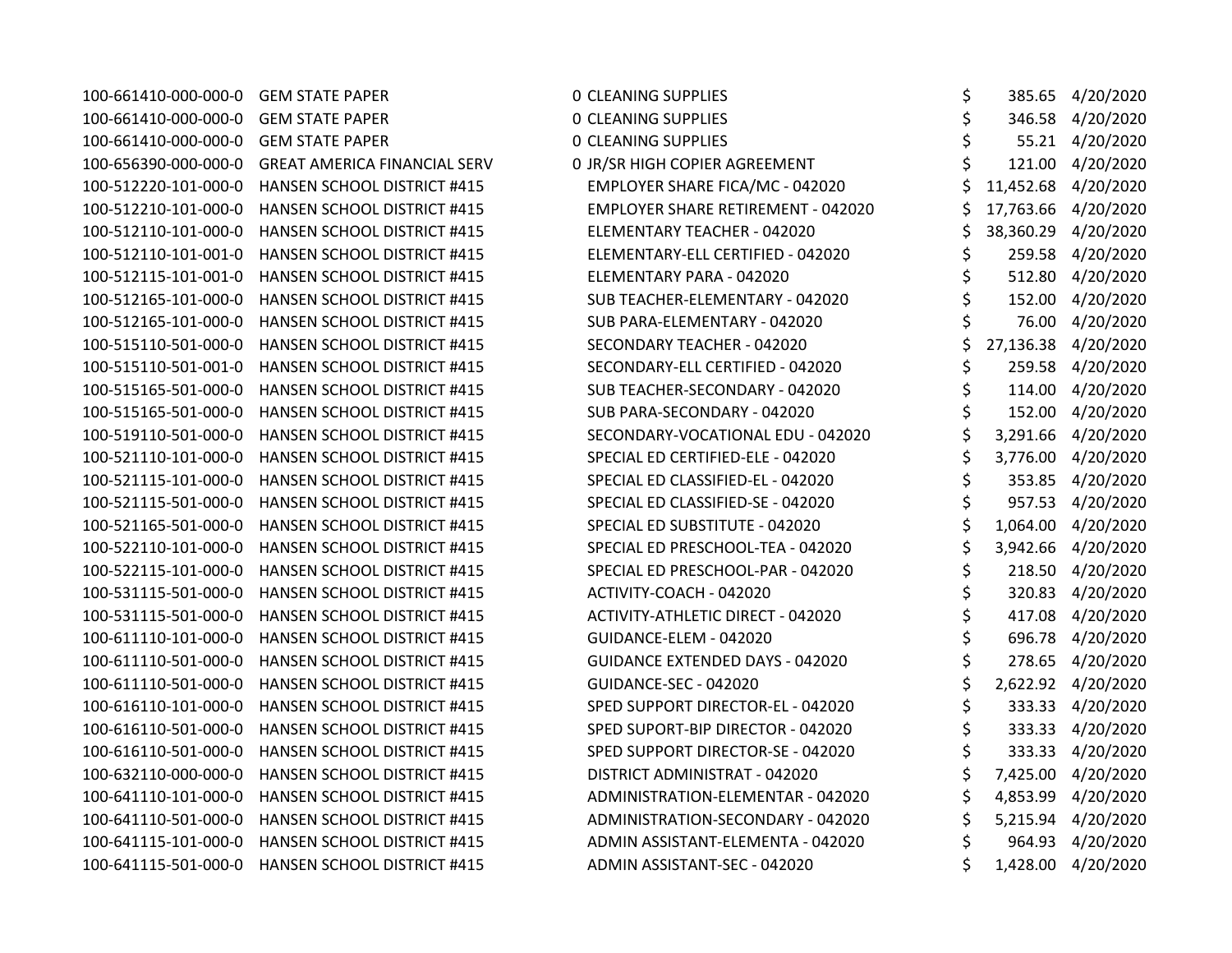100-651115-000-000-0 HANSEN SCHOOL DISTRICT #415 BUSINESS OPERATION - 042020 \$ 3,332.60 4/20/2020 100-661115-000-000-0 HANSEN SCHOOL DISTRICT #415 BUILDING CARE - 042020 \$ 4,427.92 4/20/2020 100-664115-000-000-0 HANSEN SCHOOL DISTRICT #415 BUILDING MAINT - 042020 \$ 5,109.56 4/20/2020 100-665115-000-000-0 HANSEN SCHOOL DISTRICT #415 GROUNDS - 042020 \$ 272.00 4/20/2020 100-681115-000-000-0 HANSEN SCHOOL DISTRICT #415 TRANSPORTATION-SUPERVISO - 042020 \$ 1,261.05 4/20/2020 100-681115-000-001-0 HANSEN SCHOOL DISTRICT #415 TRANSPORTATION-MECHANIC - 042020 \$ 327.60 4/20/2020 100-681115-000-002-0 HANSEN SCHOOL DISTRICT #415 TRANSPORTATION- PUPIL TR - 042020 \$ 2,064.01 4/20/2020 100-681115-000-005-0 HANSEN SCHOOL DISTRICT #415 TRANSPORTATION-OTHER - 042020 \$ 198.85 4/20/2020 100-681115-000-006-0 HANSEN SCHOOL DISTRICT #415 TRANSPORTATION-OFFICE - 042020 \$ 212.71 4/20/2020 100-682115-000-000-0 HANSEN SCHOOL DISTRICT #415 TRANSPORTATION- ACTVTY D - 042020 \$ 56.84 4/20/2020 100-682115-000-000-0 HANSEN SCHOOL DISTRICT #415 TRANSPORTATION- DOWN TIM - 042020 \$ 41.00 4/20/2020 243-519110-501-000-0 HANSEN SCHOOL DISTRICT #415 SECONDARY-CTE-AG - 042020 \$ 666.66 4/20/2020 246-515110-501-000-0 HANSEN SCHOOL DISTRICT #415 SAFE & DRUG FREE - 042020 \$ 333.33 4/20/2020 251-512110-101-000-0 HANSEN SCHOOL DISTRICT #415 TITLE I-CERTIFIED - 042020 \$ 4,801.54 4/20/2020 251-512115-101-000-0 HANSEN SCHOOL DISTRICT #415 TITLE I-CLASSIFIED - 042020 \$ 2,307.65 4/20/2020 251-611110-101-000-0 HANSEN SCHOOL DISTRICT #415 TITLE I-COUNSELOR - 042020 \$ 805.28 4/20/2020 253-512110-101-000-0 HANSEN SCHOOL DISTRICT #415 MIGRANT C CERTIFIED ELEM - 042020 \$ 389.66 4/20/2020 253-512115-101-000-0 HANSEN SCHOOL DISTRICT #415 MIGRANT C-CLASSIFIED ELE - 042020 \$ 331.35 4/20/2020 253-515110-501-000-0 HANSEN SCHOOL DISTRICT #415 MIGRANT C CERTIFIED SEC - 042020 \$ 185.41 4/20/2020 257-521115-101-000-0 HANSEN SCHOOL DISTRICT #415 IDEA PART B-CLASSIFIED E - 042020 \$ 2,005.15 4/20/2020 257-521115-501-000-0 HANSEN SCHOOL DISTRICT #415 IDEA PART B CLASSIFIED S - 042020 \$ 1,400.65 4/20/2020 258-522115-101-000-0 HANSEN SCHOOL DISTRICT #415 IDEA PART B PRESCHOOL - 042020 \$ 494.00 4/20/2020 260-691110-101-000-0 HANSEN SCHOOL DISTRICT #415 MEDICIAD-CERTIFIED ELEM - 042020 \$ 2,445.33 4/20/2020 260-691110-501-000-0 HANSEN SCHOOL DISTRICT #415 MEDICAID CERTIFIED-SEC - 042020 \$ 2,445.33 4/20/2020 260-691115-101-000-0 HANSEN SCHOOL DISTRICT #415 MEDICAID-CLASSIFIED ELEM - 042020 \$ 860.00 4/20/2020 260-691115-501-000-0 HANSEN SCHOOL DISTRICT #415 MEDICIAD CLASSIFIED SEC - 042020 \$ 2,262.86 4/20/2020 261-515115-501-000-0 HANSEN SCHOOL DISTRICT #415 TITLE IV-CLASSIFIED - 042020 \$ 483.75 4/20/2020 262-512110-101-000-0 HANSEN SCHOOL DISTRICT #415 RURAL EDUC CERTFIED-ELEM - 042020 \$ 556.25 4/20/2020 262-512115-101-000-0 HANSEN SCHOOL DISTRICT #415 RURAL EDUC CLASSIFIED-EL - 042020 \$ 237.50 4/20/2020 262-515110-501-000-0 HANSEN SCHOOL DISTRICT #415 RURAL EDUC CERTEFIED SEC - 042020 \$ 556.25 4/20/2020 273-512110-101-000-0 HANSEN SCHOOL DISTRICT #415 21st CENTURY GRANT-CERTI - 042020 \$ 574.00 4/20/2020 273-512115-101-000-0 HANSEN SCHOOL DISTRICT #415 21ST CENTURY GRANT-CLASS - 042020 \$ 639.76 4/20/2020 273-512115-101-000-0 HANSEN SCHOOL DISTRICT #415 21st CENTURY GRANT-ENRIC - 042020 \$ 72.00 4/20/2020 273-512115-101-000-0 HANSEN SCHOOL DISTRICT #415 21st CENTURY GRANT DIREC - 042020 \$ 2,834.52 4/20/2020 273-681115-101-000-0 HANSEN SCHOOL DISTRICT #415 21st CENTURY-TRANSPORTAT - 042020 \$ 74.80 4/20/2020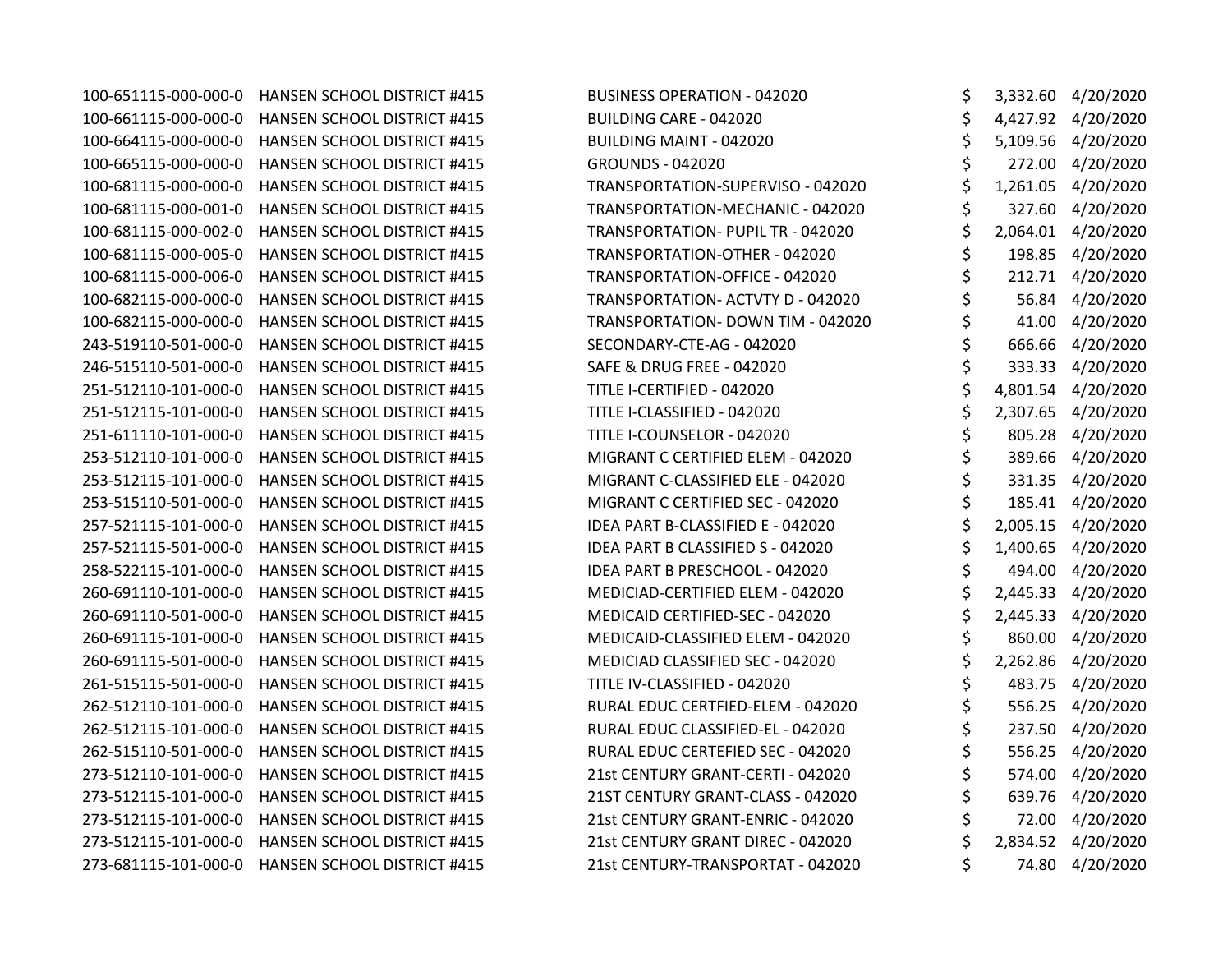| 273-710115-101-000-0 | HANSEN SCHOOL DISTRICT #415        | 21st CENTURY-FOOD SERVIC - 042020            | \$ | 19.80 4/20/2020    |
|----------------------|------------------------------------|----------------------------------------------|----|--------------------|
| 290-710115-000-000-0 | <b>HANSEN SCHOOL DISTRICT #415</b> | SCHOOL LUNCH - 042020                        | \$ | 3,985.68 4/20/2020 |
| 290-710115-000-000-0 | HANSEN SCHOOL DISTRICT #415        | SCHOOL LUNCH-FFV - 042020                    | \$ | 63.70 4/20/2020    |
| 100-641410-101-001-0 | HERNANDEZ DACIA                    | <b>0 FRIDAY LUNCH-SSD</b>                    | Ś  | 64.63 4/20/2020    |
| 252-691410-000-000-0 | HOWELL ELAYNE                      | 0 BOOK FOR PD-STRUGGLING READERS             |    | 45.57 4/20/2020    |
| 100-616310-101-000-0 | IDAHO DEPT OF HEALTH & WELFARE     | 0 MEDICAID MATCH                             |    | 2,000.00 4/20/2020 |
| 100-616310-501-000-0 | IDAHO DEPT OF HEALTH & WELFARE     | 0 MEDICAID MATCH                             |    | 2,000.00 4/20/2020 |
| 100-661330-101-001-0 | <b>IDAHO POWER</b>                 | 0 PRESCHOOL                                  | \$ | 44.15 4/20/2020    |
| 100-661330-101-001-0 | <b>IDAHO POWER</b>                 | <b>0 ELEMENTARY</b>                          |    | 2,527.87 4/20/2020 |
| 100-661330-501-001-0 | <b>IDAHO POWER</b>                 | O JR/SR HIGH                                 | \$ | 1,525.59 4/20/2020 |
| 100-663330-000-000-0 | <b>IDAHO POWER</b>                 | 0 SOUTH MODULAR                              |    | 18.29 4/20/2020    |
| 100-665330-000-000-0 | <b>IDAHO POWER</b>                 | <b>0 FOOTBALL FIELD</b>                      |    | 5.14 4/20/2020     |
| 100-665330-000-000-0 | <b>IDAHO POWER</b>                 | 0 IRRIGATION                                 |    | 18.47 4/20/2020    |
| 100-616310-101-000-0 | <b>CSA CONSULTING LLC</b>          | 0 MEDICAID ADMIN FEE                         |    | 196.68 4/20/2020   |
| 100-616310-101-000-0 | <b>CSA CONSULTING LLC</b>          | 0 MEDICAID ADMIN FEE                         |    | 36.92 4/20/2020    |
| 100-616310-101-000-0 | <b>CSA CONSULTING LLC</b>          | 0 MEDICAID ADMIN FEE                         |    | 182.39 4/20/2020   |
| 100-616310-101-000-0 | <b>CSA CONSULTING LLC</b>          | 0 MEDICAID ADMIN FEE                         | \$ | 69.76 4/20/2020    |
| 100-515410-501-002-0 | <b>INTEGRATED TECHNOLOGIES</b>     | 0 HS COPIES (3/3-4/2)                        | \$ | 100.73 4/20/2020   |
| 100-641410-501-000-0 | <b>INTEGRATED TECHNOLOGIES</b>     | 0 HS OFFICE COPIES (2/16-3/15)               | \$ | 1.37 4/20/2020     |
| 100-661330-101-002-0 | <b>INTERMOUNTAIN GAS</b>           | <b>0 ELEMENTARY</b>                          | \$ | 407.28 4/20/2020   |
| 100-661330-101-002-0 | <b>INTERMOUNTAIN GAS</b>           | 0 PRESCHOOL                                  | \$ | 92.30 4/20/2020    |
| 100-661330-501-002-0 | <b>INTERMOUNTAIN GAS</b>           | 0 JR/SR HIGH                                 |    | 1,314.28 4/20/2020 |
| 100-661330-501-002-0 | <b>INTERMOUNTAIN GAS</b>           | 0 AG BLDG                                    |    | 317.95 4/20/2020   |
| 100-663330-000-002-0 | <b>INTERMOUNTAIN GAS</b>           | 0 DOME GYM                                   |    | 143.31 4/20/2020   |
| 290-710450-000-000-0 | M GOLD BOISE DEAN DAIRY            | 0 MILK                                       | \$ | 1,342.01 4/20/2020 |
| 100-515410-501-001-0 | NASSP/NHS                          | 0 NATIONAL HONOR SOCIETY DUES                |    | 385.00 4/20/2020   |
| 243-519410-501-010-0 | <b>NORCO</b>                       | <b>0 CYLINDER RENTAL</b>                     |    | 19.53 4/20/2020    |
| 100-512380-101-000-0 | NORTH SIDE BUS CO INC              | 0 BUS FOR 4TH GRADE FIELD TRIP               |    | 500.00 4/20/2020   |
| 261-512380-101-000-0 | NORTH SIDE BUS CO INC              | 0 BUS FOR 4TH GRADE FIELD TRIP               |    | 124.00 4/20/2020   |
| 100-515410-501-002-0 | OFFICE DEPOT                       | <b>0 HS COLOR PRINTER</b>                    |    | 102.06 4/20/2020   |
| 100-515410-501-002-0 | OFFICE DEPOT                       | <b>0 BLACK TONER CARTRIDGE</b>               |    | 66.29 4/20/2020    |
| 100-641410-101-000-0 | OFFICE DEPOT                       | 0 CARTRIDGES FOR COLOR PRINTER @ ELEM OFFICE | \$ | 254.97 4/20/2020   |
| 100-616310-101-000-0 | PRIMARY THERAPY SOURCE             | <b>0 PHYSICAL THERAPY</b>                    | \$ | 483.30 4/20/2020   |
| 100-616310-101-000-0 | PRIMARY THERAPY SOURCE             | 0 OCCUPATIONAL THERAPY                       |    | 489.15 4/20/2020   |
| 100-616310-501-000-0 | PRIMARY THERAPY SOURCE             | 0 OCCUPATIONAL THERAPY                       | \$ | 489.15 4/20/2020   |
|                      |                                    |                                              |    |                    |